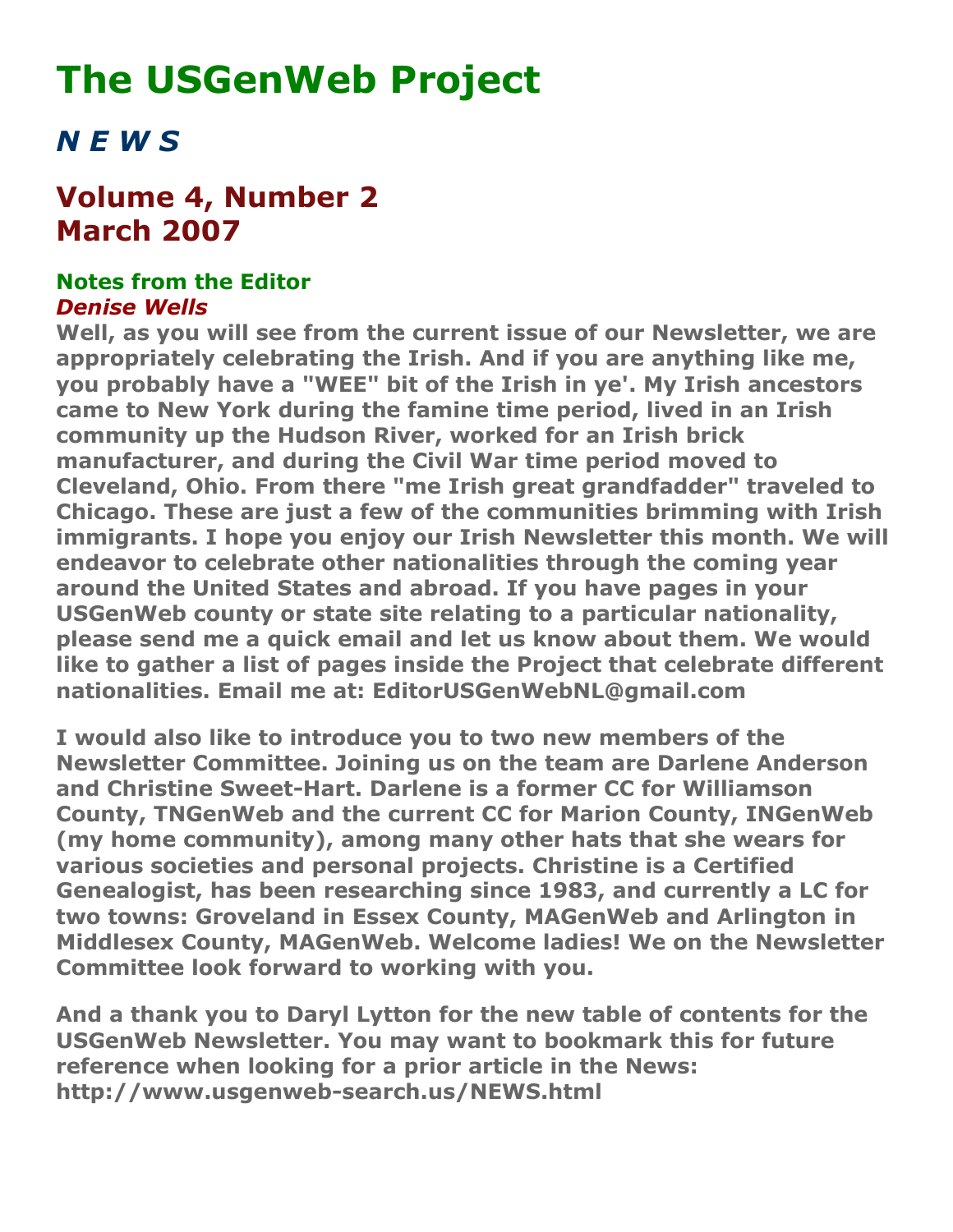#### **Notes from the N.C.**

#### *Scott Burow - USGenWeb National Coordinator*

**I hope everyone had a happy St. Patrick's Day! As we celebrate our Irish roots this month in our 'green' issue of the Newsletter, I'm again reminded of the strength and determination of our ancestors who forged a place for themselves in a new society. So many changes in our society took place in a short time due to the influence of the different cultures that poured into the melting pot by immigration. In their differences they made our nation strong as they came together in a society.**

**Not unlike our early ancestors, the members of this Project are also strong and determined and are working from within to make the Project stronger. During the last few months, there have been proposals made to make changes in the structure of the Advisory Board for more equal representation of members, the Advisory Board has adopted procedures for handling the business of the Project in an effective and standard manner, and a method of resolving our differences has been put in place which will protect the rights of all.**

**When this next election comes around this summer, as members you'll have the opportunity to vote on these and other matters relating to the project. I urge you to look at the issues closely and to decide for yourselves whether the changes are in the interest of the Project and it's members and vote accordingly. We all need to remember, this is our Project and the direction it takes is up to each of us as members.**

**Again, I thank you for all that you put into your local and state sites and your special project sites. The information that you make available for researchers is invaluable and for many, many researchers is the pot of gold at the end of the rainbow.**

**[Ed: Proposed bylaws amendments and states sponsoring them can be found at http://www.usgenweb.org/volunteers/notice.shtml]**

#### **Notes from the E.C.**

**http://www.rootsweb.ancestry.com/~usgwelections/index.html** *by B. Jo Branch, Election Committee Chair*

#### **New E.C. dataset ready!**

**After months of work from behind-the-scene volunteers, the Election Committee is happy to announce that on Friday, March 23, 2007, USGenWeb members will be able to access the new dataset.**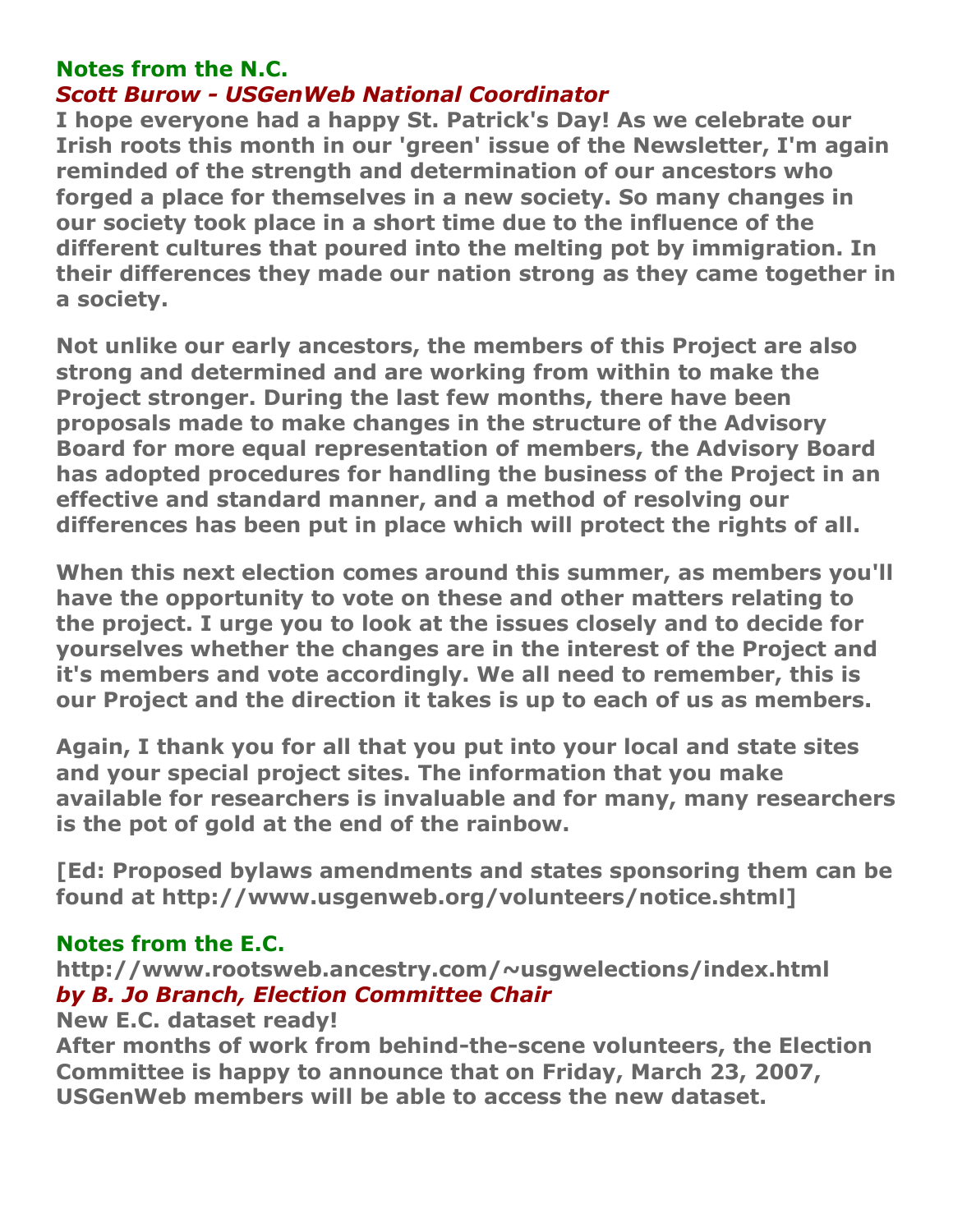**This dataset will make updating records easy for each member. Members will be able to change their email address (only one address can be the primary for all states/projects), add alternate email addresses, add or delete projects, etc.**

**This announcement is particularly important to new members of the USGenWeb, as those members will now be able to register to vote.**

#### **Search Us Update** *by Daryl Lytton*

**http://www.USGenWeb-Search.Us during February had 5,975 different people visit the home page 8,699 times. They conducted a total of 25,163 searches. Search Us opened on February 1st with only the 13 original states and the last two, ready to search. Throughout the month more states were added ... AR, CO, ID, KS, MN, MT, NV, OK, OR, SD, UT, WA, WY, and Indian Territory. By March 3rd, Search Us had 486,103 pages indexed.**

#### **USGenWeb at the 2007 FGS** *by Linda Hass Davenport*

**Those of us who are volunteering to host a Project booth at the FGS conference in Ft. Wayne have put up a Web site --**

**http://homepages.rootsweb.com/~binkley/ -- about the committee and the conference. If you are interested in helping, furnishing brochures or helping with booth expense, stop by. If you have been "thinking about designing some brochures," now is the time to get started. You can find examples and suggestions at the above site.**

#### **History of the USGenWeb** *by Linda Hass Davenport*

**When I was in Boston at the 2006 FGS conference in September, I was asked by the publisher of Everton's Genealogical Helper, in recognition of the Project's 10th anniversary, to write a history of the USGenWeb Project. The resulting article is in the current March/April 2007 issue, beginning on page 78.**

#### **Tid-Bytes** *From Around the Project*

**Native American Resources: http://www.rootsweb.ancestry.com/~usgwnar/**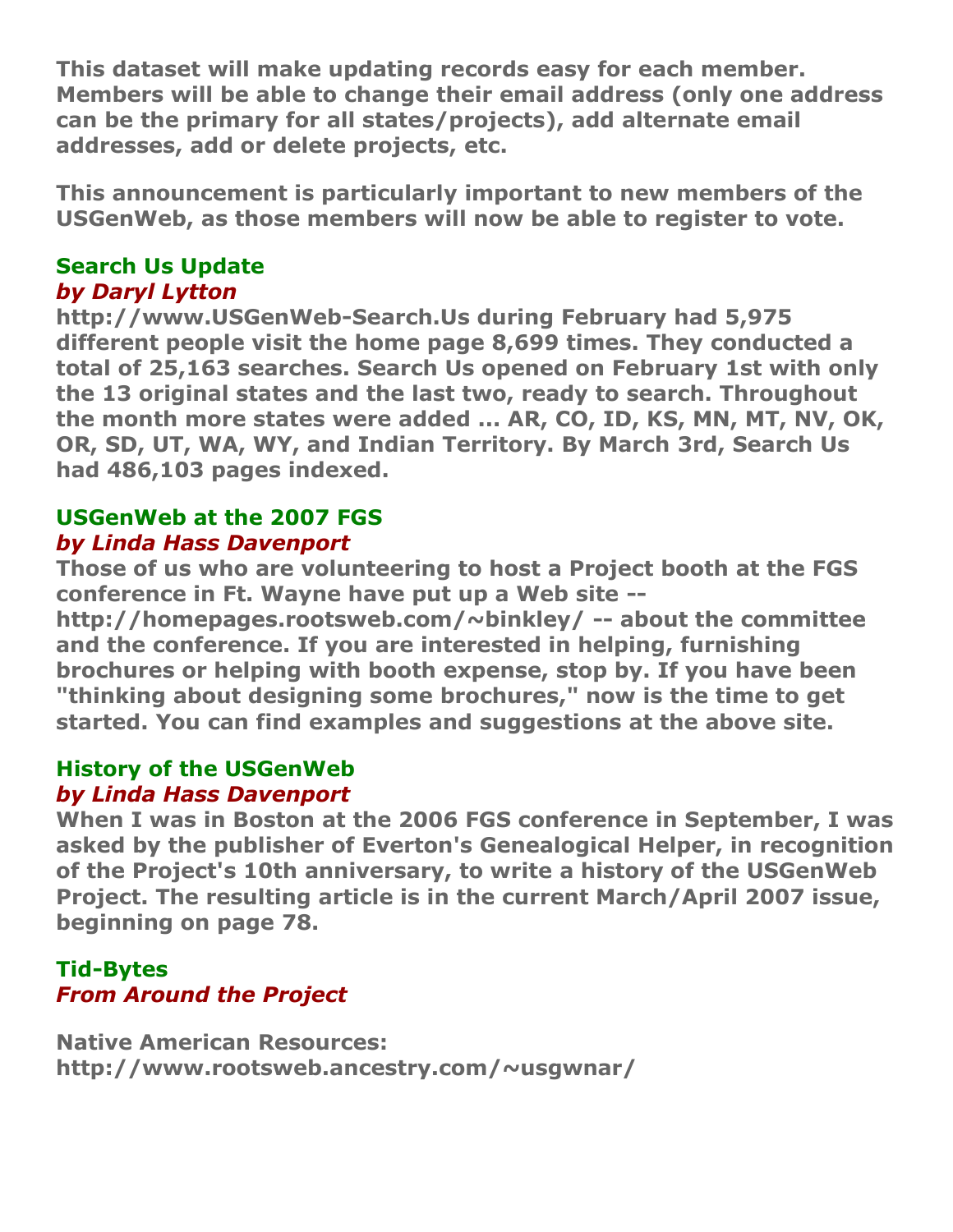**Nice format: http://www.rootsweb.ancestry.com/~txwillac/ http://www.rootsweb.ancestry.com/~azgenweb/**

**Clever format: http://www.rootsweb.ancestry.com/~njpassai/**

**Cursors Gone Wild: http://www.rootsweb.ancestry.com/~moadair/ http://iagenweb.org/wapello/census.htm http://www.rootsweb.ancestry.com/~txmcghs/**

**New England Regional Genealogical Conference, April 27-29th in Hartford, CT. USGenWeb member Christine Sweet-Hart presents, Managing a Large Genealogical Project.**

#### **Other Tid-Bytes**

**MyFamily.com -- http://www.thegenerationsnetwork.com -- has changed its name to The Generations Network.**

**The Allen County (Ind.) Public Library - http://www.acpl.lib.in.us/genealogy -- moved in January 2007 into its expanded quarters in Ft. Wayne, Indiana. ACPL holds the largest** 

**genealogy collection of any public U.S. library.**

**ProQuest -- http://www.il.proquest.com/ -- has been sold to Cambridge Information Group, as well as HeritageQuest Online, ProQuest Information and Learning divisions.**

#### **Project Spotlights**

#### **Baltimore County, MDGenWeb**

**http://www.rootsweb.ancestry.com/~mdbaltim/** *by Darlene Anderson*

**The Baltimore County, MDGenWeb site is hosted by Lee Garlock. Upon entering this site your interest is sparked by "Helping You Research Your Ancestors in Baltimore County." The site is quick-loading and full of information. From the start, Lee discusses the finding aids for locating information about Baltimore County. The site hosts 30,000+ records.**

**Links include: bibliographies, vendors (in Maryland and the surrounding states), bibles, marriages, cemeteries, first families, queries and death notices, just to name a few. Each page opens to a general description and a transcript of the material begins. For**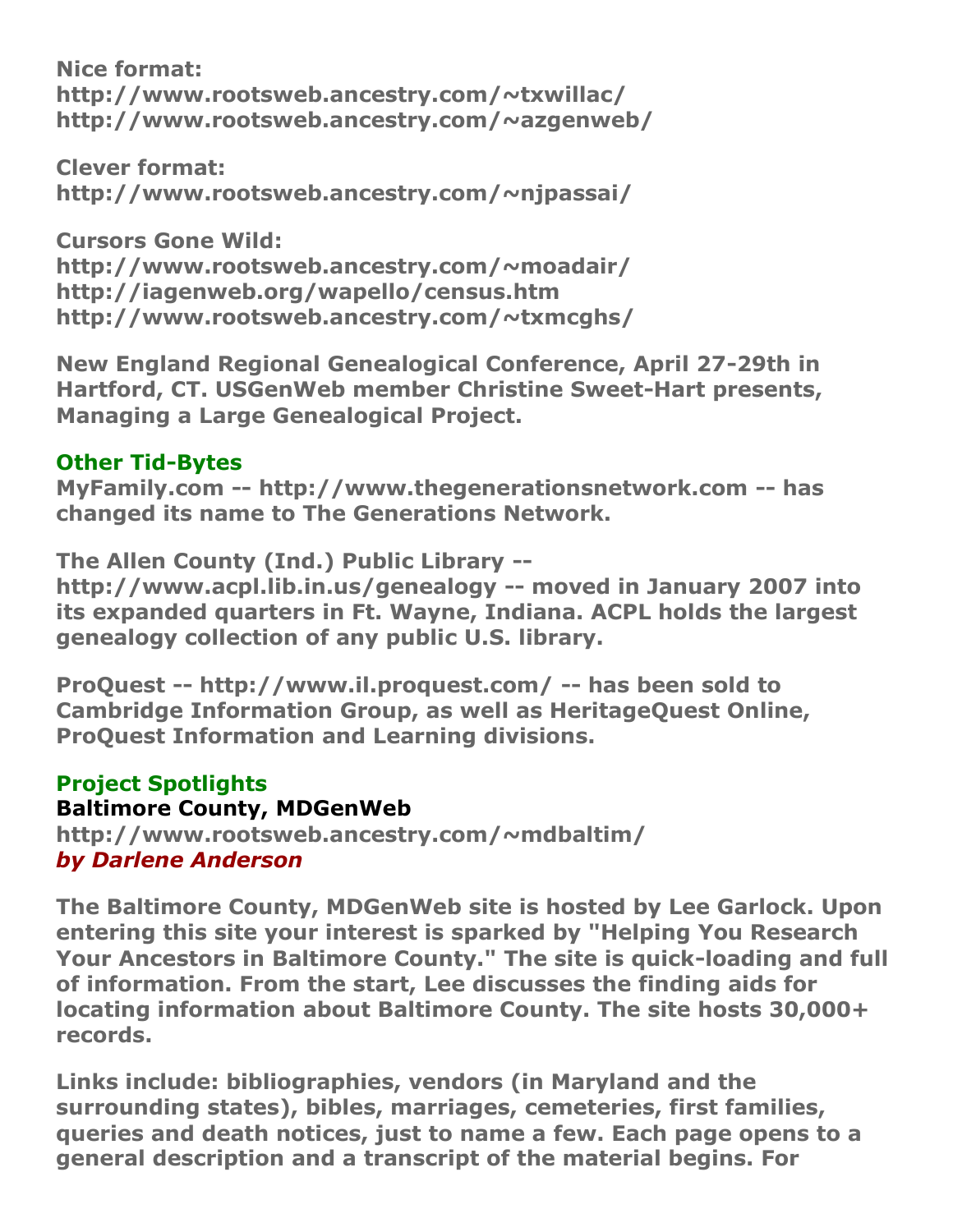**example, the page for marriage licenses contains 10,000+ records from 1800 - 1816, and the obituaries from Baltimore newspapers from the 1840s holds 13,500+ entries.**

**This site contains large amounts of data and is a great example of a successful site. Mr. Garlock has done an outstanding job!**

#### **Buffalo County, NEGenWeb**

**http://www.rootsweb.ancestry.com/~nebuffal/** *by Denise Wells*

**My first glance at the Buffalo County, NEGenWeb site was very disarming. It is a nicely arranged, clean, easy-to-navigate site, but that's not all you get. This site is full of valuable information to any researcher with roots in the county.**

**A quick visit to the Recent Changes link gives you an idea of how busy Mona Muelle Houser, the County Coordinator, has been. Literally hundreds of extracts of obituaries are present on this site. Some items have been donated and many are works for love. Cemetery transcriptions and photographs; photos of area buildings and locations, plus stories; family group sheets; a church newsletter from 1899; Pictorial Book of Kearney, NE; a listing of historical markers in Buffalo County; City Directories; Street and Avenue Guide; Standard Atlas of Buffalo County; Bassett's 1916 History, Volumes I and II; Biographies; and the list of items goes on and on.**

**Each and every piece of information is attractively displayed. I'm sure that Mona is proud of all the work that has gone into making this site one that is worth visiting. She has also added links to genealogy lessons to help the new researcher, a resource page full of book titles to assist Buffalo County researchers, Nebraska county basics, and the mail lists at Rootsweb for Nebraska and Buffalo County. And if you can't find what you are looking for at her site, just try the FreeFind search engine. It just might be hiding among all the wonderful information provided by this site.**

**Another great site by a USGenWeb volunteer. Thanks for the work you are doing, Mona!**

#### **In Search of Your Irish Roots** *by Anne J Lex - Records Reporter*

**Several years ago, I attended a workshop to learn more about researching my Irish roots. The workshop was very informative and interesting. Although Irish genealogy is difficult, there are many**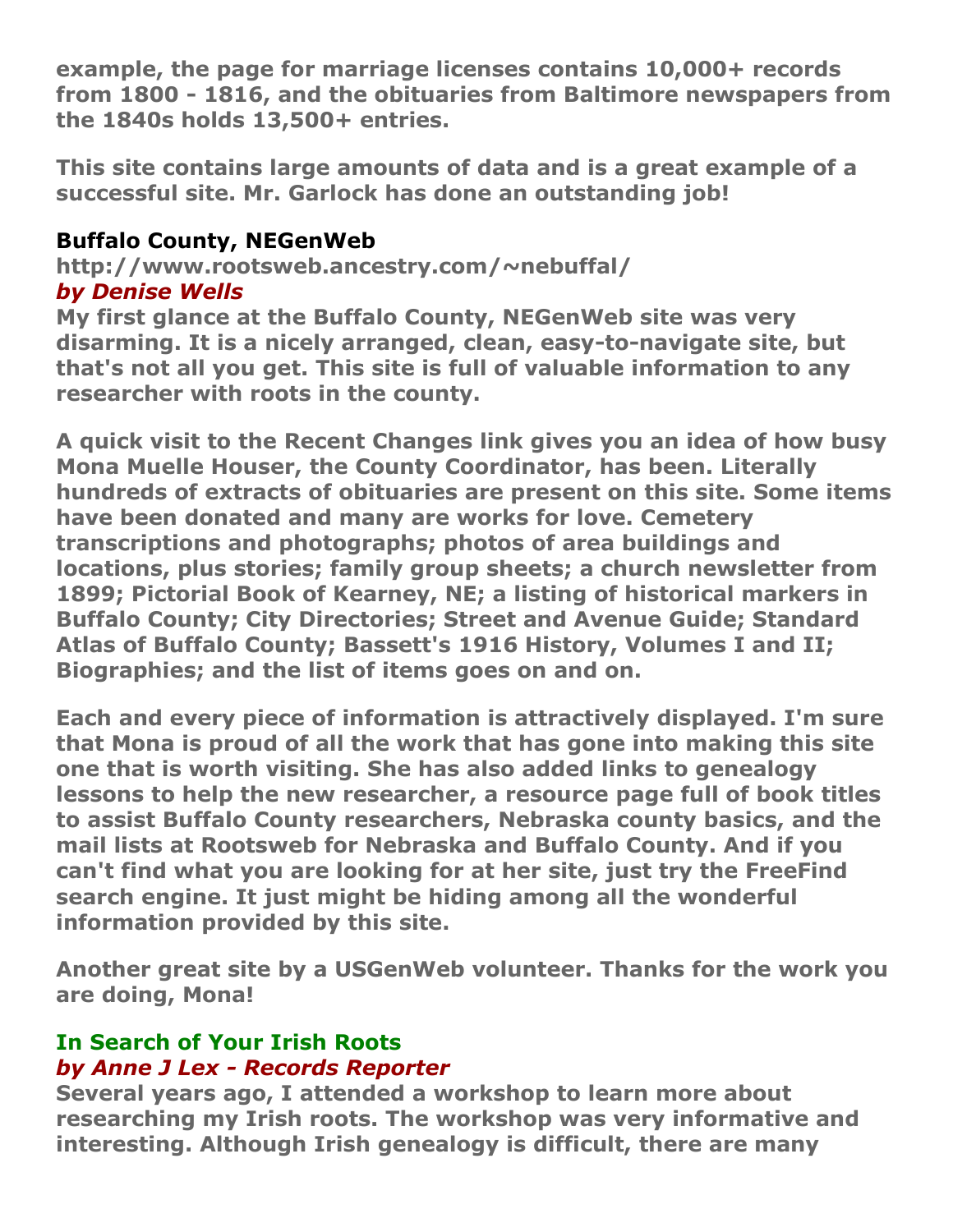**resources available that make it possible to trace your Irish roots back to about 600 AD. Before beginning your research, it is important to have some background information about the people of Ireland, the penal laws, Irish surnames, geographical subdivisions and the records in Ireland.**

**Between 600 BC and 400 AD, the Celts invaded Ireland from Wales, Scotland, Cornwall and the Island of Man. Due to these invasions, the five Celtic tribes consist of Welsh, Scotch, Manx, Cornish and the Irish. The Celts developed a social structure based on the tuath, which stresses the importance of the family structure. The tuath are tribes that can be compared to the clans of Scotland. The tuath Celts followed Gaelic laws and practiced Gaelic customs and rituals. Around the same time period, there were invasions from Greece, Spain (black Irish) and Gall, France. In 432 AD, Patricius (St. Patrick) came from the west coast of Britain to Ireland and began his mission of Christianization of Ireland. Christianity continued to mix with Gaelic laws and customs through 900 AD. Between 714 AD and 920 AD, several invasions by Scandinavian Vikings occurred. These invasions resulted in settlements in Waterford, Wexford, Limerick, Cork, Arklow and Dublin. In 1067, The Normans (French) invaded Ireland. In 1171, the English started to arrive. King Henry II of England was granted lordship over Dublin, Wexford and Waterford. English colonization continued through 1541 AD when King Henry VIII declared himself king of Ireland. By 1550 AD, the Gaelic chiefs began to resist English colonization. This continued until 1607 AD with the Gaelic chiefs' flight from Ireland. This is more commonly known as the Flight of the Earls. Between 1606 through 1649, King James I confiscated 40% of Ulster from the Irish. Ulster was redistributed to English military and Presbyterian Scots (Scots-Irish). In 1649, Oliver Cromwell arrived in Dublin and conquered all of Ireland. Cromwell redistributed all but 9% of the land owned by Catholics.**

**There were several penal laws enacted by English monarchs for the sole purpose of punishing Catholics. These laws prohibited Catholics from purchasing land and from renting or leasing land for profit. Catholic teachers were prohibited from teaching or assisting in any educational forum. Catholic clergy were prohibited from performing marriages between Catholics and Protestants and Catholics were prohibited from marrying each other. Catholics were not allowed to vote or serve in Parliament. The Statutes of Kilkenny prohibited many of the customs and rituals practiced by the Irish. This included speaking Gaelic, Irish dancing etc. During the 19th century, the Poor**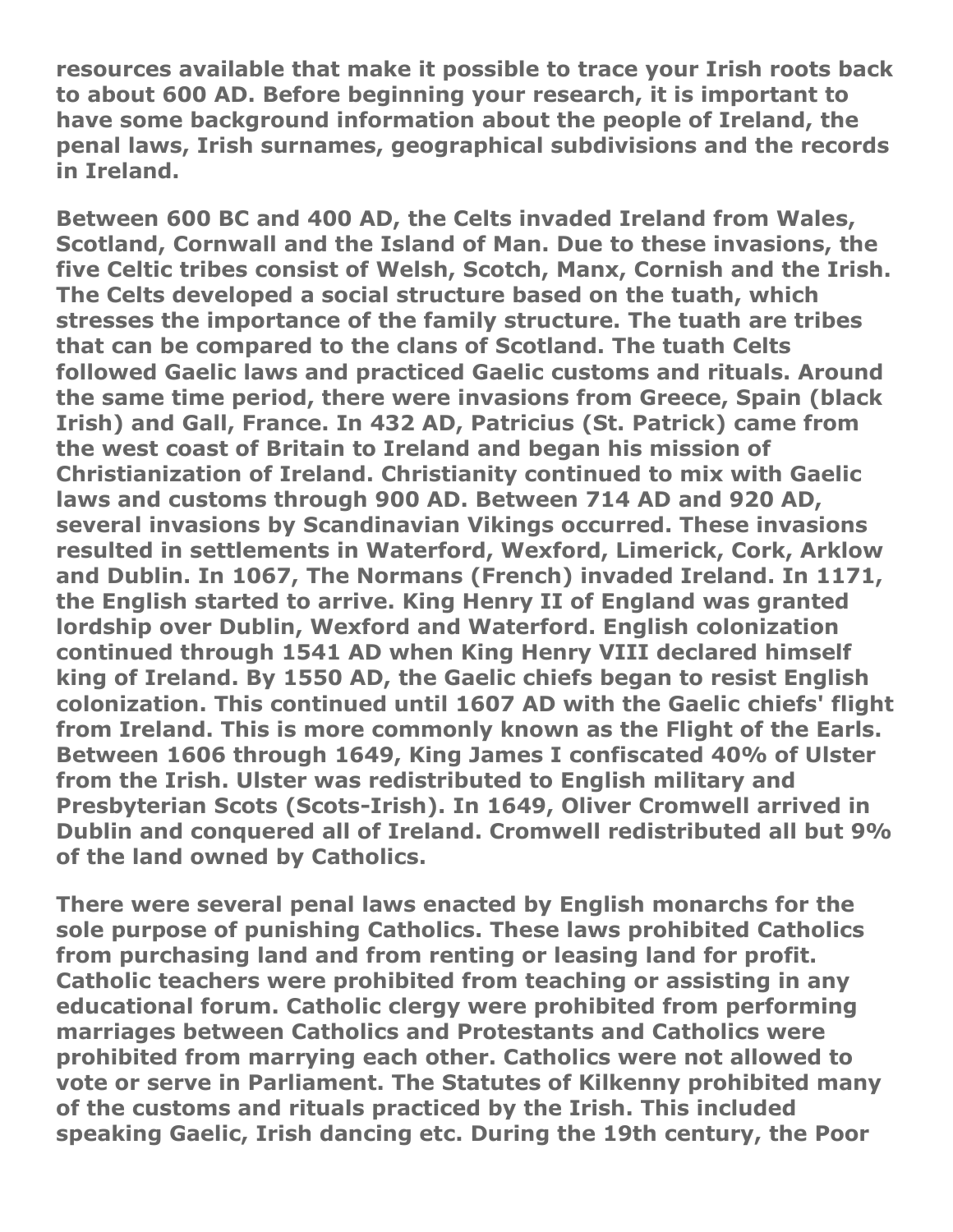**Relief Act was enacted for taxation purposes. These laws have a great impact upon the Irish records that are available for research.**

**Prior to 1000 AD, Gaelic surnames were not used. Last names usually identified descent from father or an earlier ancestor. For instance, Mc and Mac stood for son of. While O stood for descendant of. Here is just one example of three generations: Neill MacCormac was the father of Eoghan MacNeill and Eoghan MacNeill was the father of Brian MacEoghan. As the population expanded, these naming patterns became too confusing. To remedy the problem, Ireland began using surnames around the 10th century. Various surnames sometimes derived from one ancestor. The surnames Gilbride, Kilbride and McBride could all be descendants of Mac Giolla Brighd. Likewise, the surnames McElroy, Gilroy and Kilroy could all be descendants of Mac Giolla Rua. Variations of the original Gaelic name differed according to the person who anglicized the name. This is most likely due to mixed dialects. Although the Normans used similar naming patterns, they wanted to set themselves apart from their Irish counterparts. They did so by adding Fitz in front of their surnames. Fitzgerald, Fitzsimmons and Fitzhenry are a few examples. Fitz is a derivative of the word fils, which is the French word for son.**

**As any good researcher knows, it is important to be familiar with the geographical subdivisions of the location you are researching. This is because records are held at different levels. There are 4 provinces in Ireland: Ulster, Munster, Leinster and Connacht. There are 32 counties (also referred to as Shires) in Ireland. Counties are boundaries for the purposes of courts, taxes and militia. Each county is divided into civil parishes. Civil parishes consist of several townlands for the purposes of tracking church records. The average size of a townland is about 400 acres. Each county is subdivided by Poor Law Unions. These Poor Law Unions were formed as a result of the Poor Relief Act. Baronies are county subdivisions that have no real genealogical value other than being referred to in Griffith's Valuation. It is possible that Baronies were a county subdivision used by the Normans.**

**If you begin your research with just a surname, you will have to narrow down the location in some other way. Robert E. Matheson conducted a study of surname distributions for the year 1890. Matheson's published work is known as The Special Report of Surnames in Ireland. This report can be searched on the Internet. There is a limitation in the use of Matheson's report since Matheson only included surnames that recorded at least 5 births. Thus, rare Irish surnames may not be found in the report. Search results will provide a**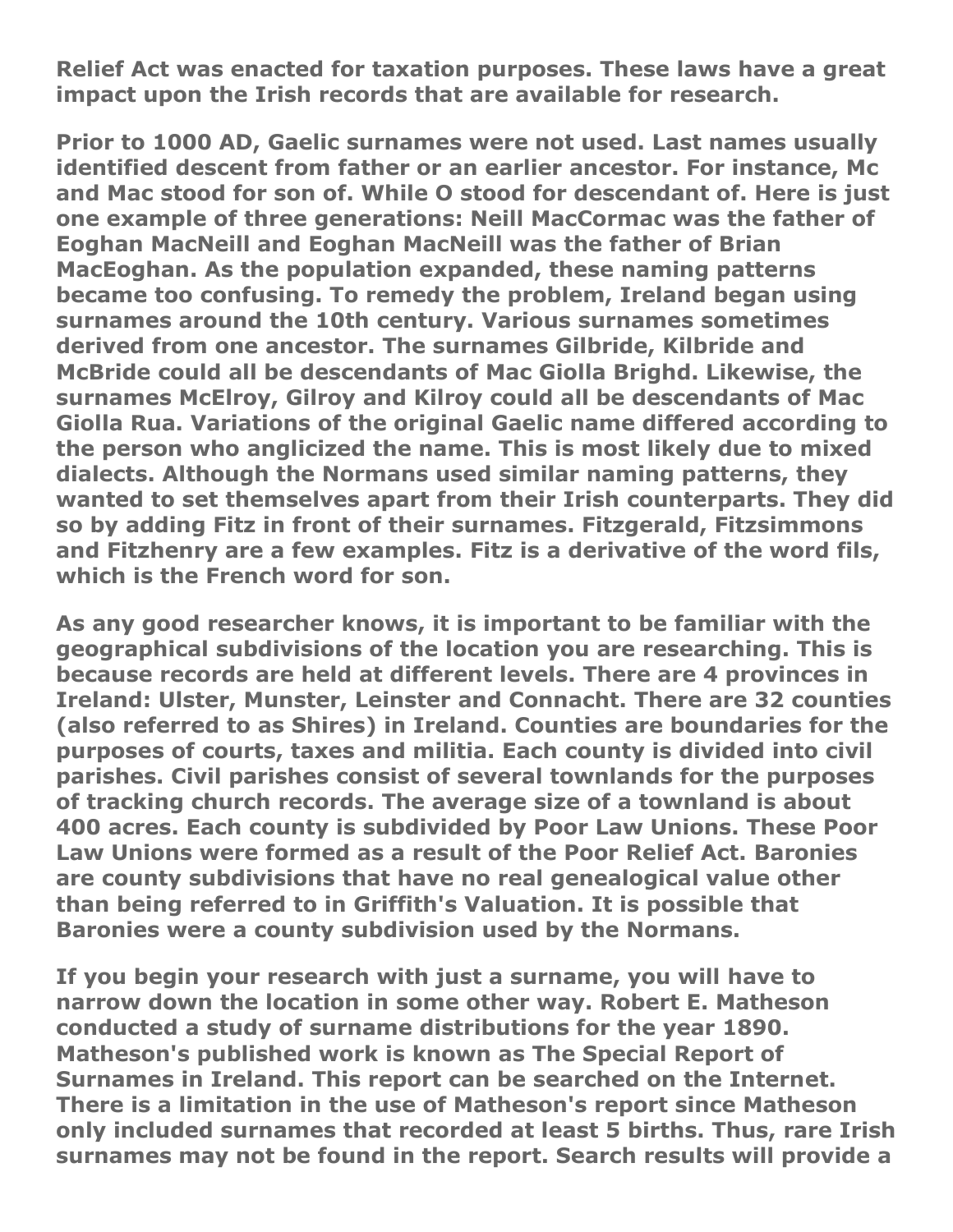**table of the highest concentration of a surname in each county. For instance, if you research the surname Corr, you might find the following occurrences: Ulster 31, Munster 3, Leinster 16 and Connacht 5 with the most frequent concentrations in the counties of Dublin and Tyrone.**

**Special Report on Surnames in Ireland, by Robert E. Matheson (1890) http://www.ancestryireland.com/database.php?filename=db\_mathes ons**

**As a result of the Poor Relief Act of 1838, local taxpayers were required to pay a tax for the care of the poor in their county. Each county had a market town that served as a workhouse. Workhouses kept registers of individuals that sought tax relief under the Act. Poor Law Unions were also formed in each county as a result of the Act. These Poor Law Unions served as registration districts for civil registrations: birth, death and marriage. Civil Registrations began in 1864. Registration of non-Catholic marriages began in 1845. Civil Registration indices can be searched in person at local health boards in Ireland. The Dublin office holds Master Indices for 32 counties up to 1921 and 26 counties thereafter. Civil Registrations are available on microfilm at the Latter-Day Saints (LDS) Family History Centers in the United States. LDS has yearly indices from 1864-1877. LDS also has yearly indices for non-Catholic marriages beginning in 1845. From 1878 through 1902, records are indexed quarterly. In 1903, Civil Registration records began including the mother's maiden name. The indices for 1903 were indexed by year. Check with your local LDS Family History Center to determine which indices are available.**

**Latter-Day Saints Family History Web site www.familysearch.org**

**Church Records can be divided into three categories: Catholic, Presbyterian and the Church of Ireland. Church records consist of baptisms and marriages. Catholic parishes began recording baptisms and marriages in the 1840s and 1850s. Catholic records are written in Latin or English. Never in Gaelic. LDS has baptism and marriage registers available for rental on microfilm. Presbyterian records began being recorded around the same time as Catholic records. Presbyterian records are available through the parish, the Presbyterian Historical Society and the Public Records Office of Northern Ireland. Church records for the Church of Ireland began as early as 1634. These records consist of baptisms, marriages and sometimes include burials. These records were written in English and**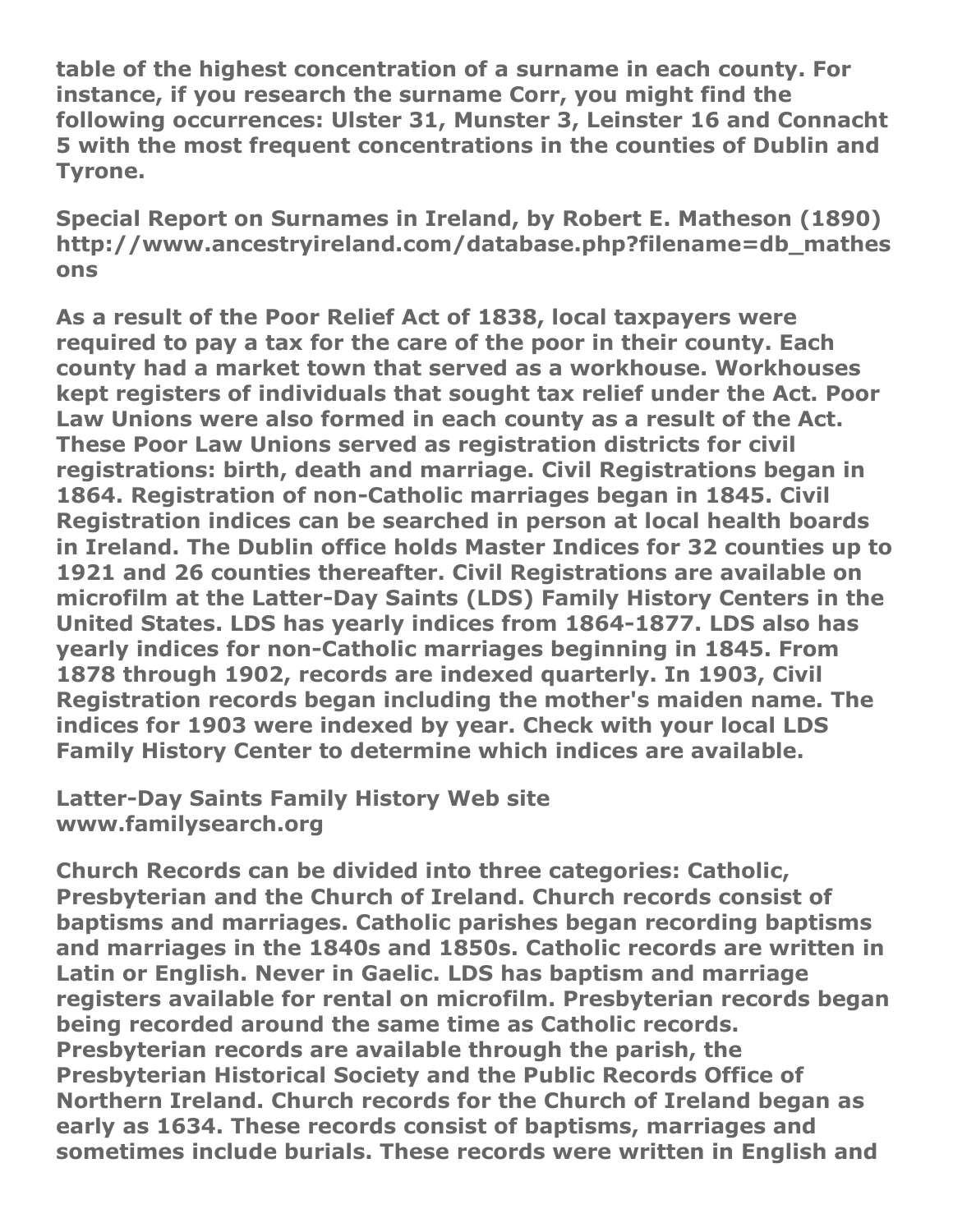**were organized by Diocesan parish. By 1869, these records were declared property of the State. In June 1922, the church records for the Church of Ireland were destroyed in a fire. However, many of the Diocesan parishes retained copies of their records. The National Archives of Ireland has a catalog of the records that survived the fire.**

**In 1826, Parliament enacted a Townland Survey known as Griffith's First Valuation. The purpose of the First Valuation was to determine a uniform value of land for tax purposes. Valuators assessed and recorded information about properties in house books and field books. Field books recorded information about the size of the property, the quality of the soil, rent and sometimes the occupier's name. House books recorded the occupier's name, rent and the condition of the property. The records from the First Valuation are available at the National Archives of Ireland, the Valuation Office in Dublin and the Public Records Office in Northern Ireland.**

**Griffith's Second Valuation of 1846 consisted of tenement surveys in response to the Poor Relief Act. The Second Valuation recorded the occupier's name, name of the landlord and the size and dimensions of the property. Surveyors recorded the information in notebooks and on corresponding maps. These notebooks consist of Perambulation books, house books, quarto books and rent books. Perambulation books are available for research at the Valuation Office in Dublin. House books can be researched at the National Archives of Ireland. Quarto books are house books for large towns. Quarto books recorded the occupier's name, rent and value of the property. Rent books are arranged by landlord's name. Rent books are available at the National Archives of Ireland.**

**Griffith's Third Valuation consisted of tenement surveys for the purpose of a new tax valuation. The Third Valuation used the same methods for recording information as the Second Valuation . Most of the notebooks from the Third Valuation are available on microfilm at the LDS. The notebooks from the Third Valuation are arranged by Poor Law Unions.**

**Griffith's Valuation http://www.failteromhat.com/griffiths.htm**

**Now that you have an overview of how to begin tracing your Irish roots, I hope you realize that although it may be difficult, it is not impossible. Many of the records you are seeking are available in the United States or on the Internet. There are several Irish organizations, like the Ancient Order of Hibernians, that can help guide you in your**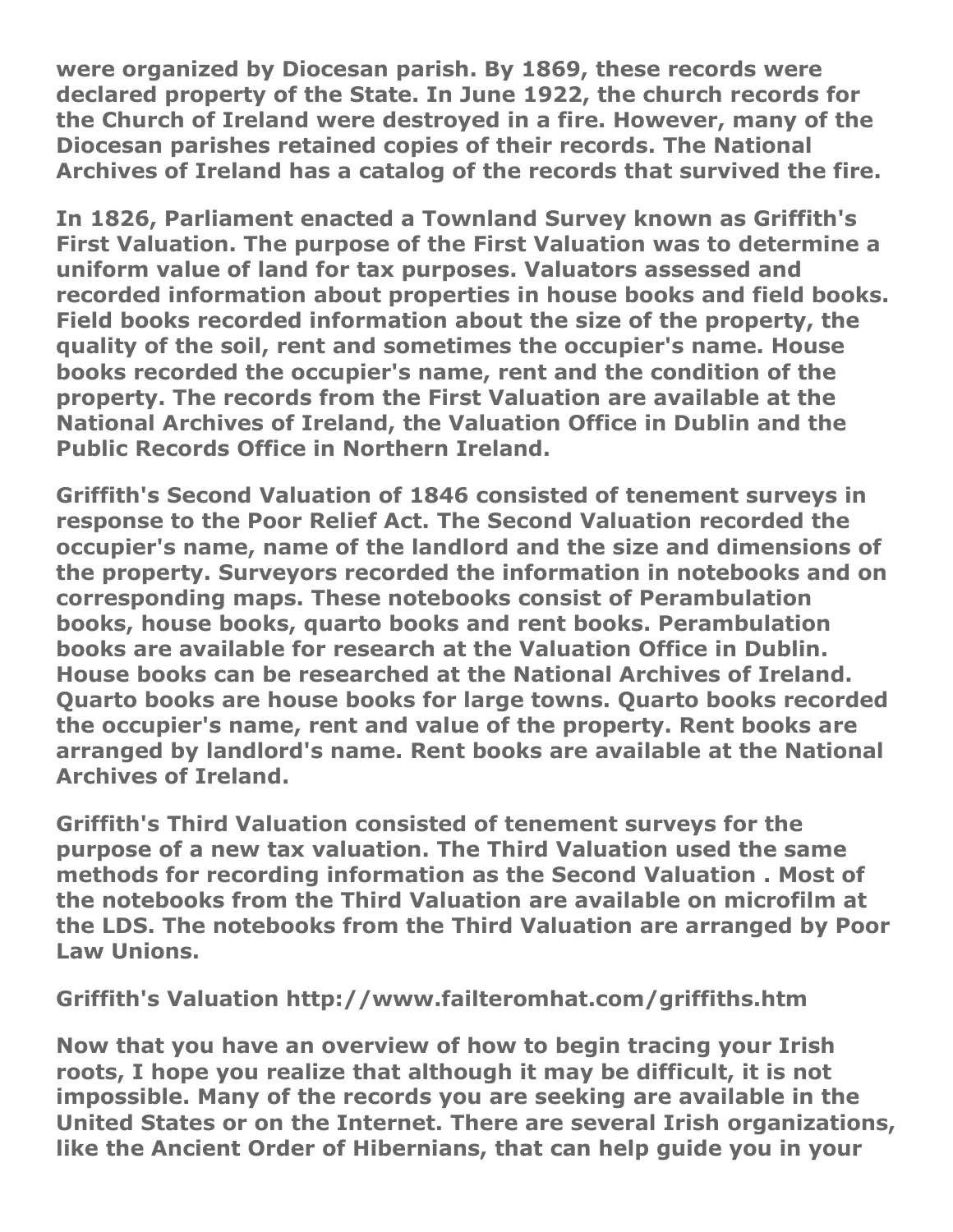**research. Tracing your Irish roots may take months or even years, but with a little patience and the luck of the Irish, it is possible to trace your Irish roots back to about 600 AD.**

#### **Some Irish links:**

**http://www.irishgenealogical.org/ Irish Genealogical Society International**

**http://freepages.genealogy.rootsweb.com/~irishancestors/ Irish Ancestors**

**http://www.rootsweb.ancestry.com/~fianna/ Guide to Irish Genealogy**

**http://www.rootsweb.ancestry.com/~fianna/surname/ Researching Irish Names**

**http://www.rootsweb.ancestry.com/~rwguide/lesson21.htm RootsWeb's Guide to Tracing Family Trees**

**http://www.aoh.com/links.html Ancient Order of Hibernians**

**http://www.rootsweb.ancestry.com/~chalkley/ Chronicles of the Scotch-Irish Settlement in Virginia. USGenWeb Archives**

**http://ftp.rootsweb.com/pub/usgenweb/ma/shiplists/maships.txt The Anglo American Partial Passenger List: Irish Immigrants Sailing From Liverpool England To Boston Arrived In Boston On April 3, 1848. USGenWeb Archives**

**http://www.tngenweb.org/campbell/histbogan/ScotchIrishMigration.html The Scotch-Irish Migration Patterns Into Tennessee. Campbell County, TNGenWeb**

**http://homepages.rootsweb.com/~merle/SI-Links.htm Scotch-Irish and Ulster Scots Family Research**

**http://www.rootsweb.ancestry.com/~iavanbur/census/1860/Irish-Index.txt Van Buren County, IAGenWeb**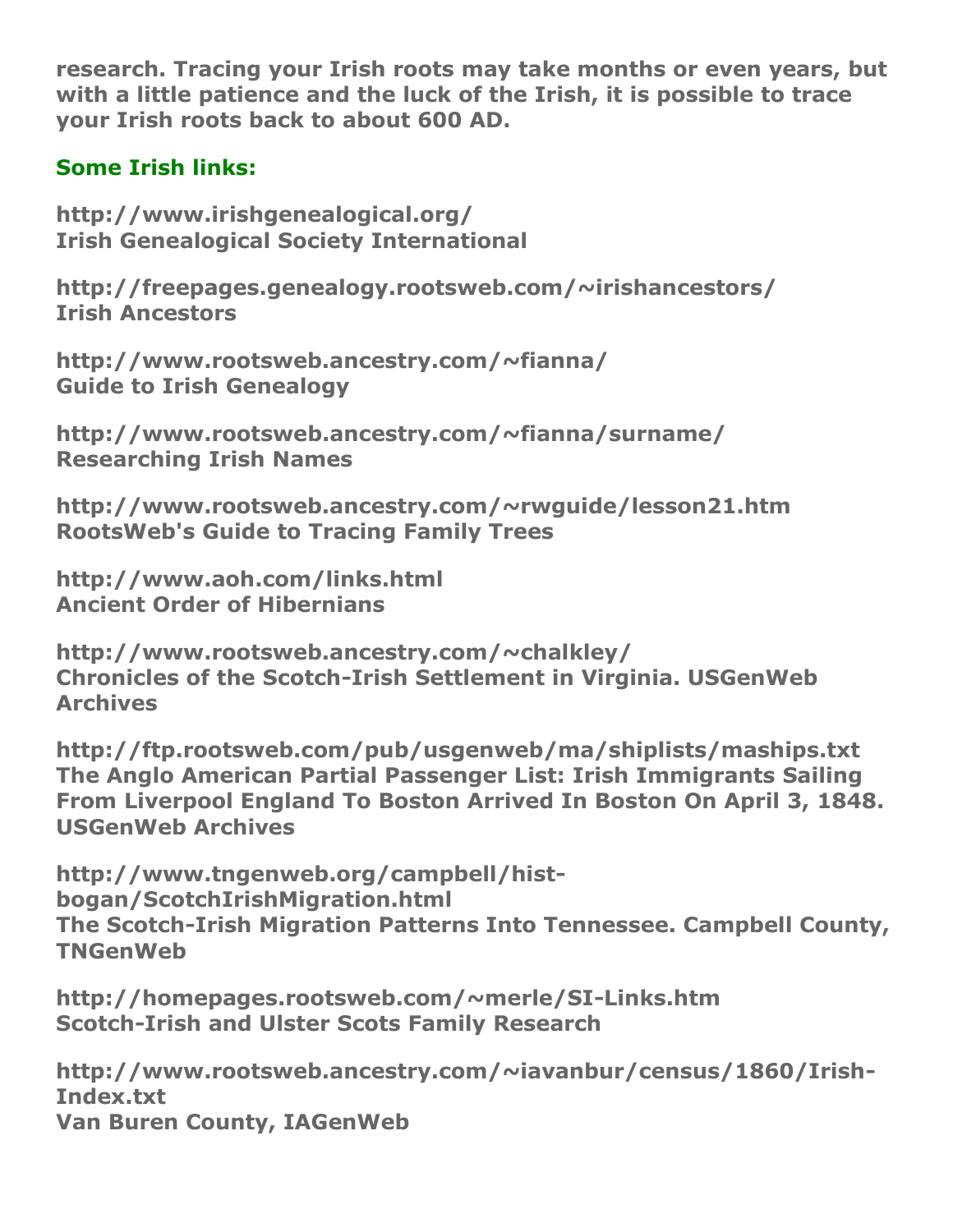**http://home.carolina.rr.com/ninah/irishmi/index.htm Irish in Michigan, MIGenWeb**

**http://www.irelandgenweb.com/ IrelandGenWeb Project, WorldGenWeb**

**http://www.rootsweb.ancestry.com/~nirwgw/ Northern IrelandGenWeb, WorldGenWeb**

**http://www.niteo.org/vhs/diana/genclass/ireland/ Original IrelandGenWeb Resource Page**

**http://bigfile.rootsweb.com/cgi-bin/listsearch Search RootsWeb.com for Irish lists**

**http://www.genuki.org.uk GENUKI, free information about all of the United Kingdom and Ireland**

**Amazon.com Irish research books http://www.amazon.com/s/ref=nb\_ss\_gw/104-1416423- 9250328?url=search-alias%3Dstripbooks&fieldkeywords=Irish+research**

**Amazon.com Irish genealogy books http://www.amazon.com/s/ref=sr\_pg\_1/104-5945541- 6768705?ie=UTF8&keywords=Irish%20genealogy&rh=n%3A1000%2 Ck%3AIrish%20genealogy&page=1**

**Irish Newspapers to Research...**

- **1. Free -- Boston Pilot on Boston College's free Information Wanted site -- www.infowanted.bc.edu -- This site includes key details from threads; more than 31,000 records are posted that cover 1831-1893, 1901 and 1913 are online at this site.**
- **2. Free -- Ireland Old News -- www.irelandoldnews.com -- This is a volunteer-generated collection of obituaries and news items in Irish newspapers from the 1700s to the early 1900s.**
- **3. Free -- Belfast Newsletter Index 1737-1800 - http://www.ucs.louisiana.edu/bnl/ -- This site covers nearly 300,000 news items and ads.**
- **4. \$75 membership fee -- NEHGS -- www.newenglandancestors.org -- Members can search online databases of 45,000 ads covering 1830-1920, containing 100,000 names and the entire advertisements rather than extracts.**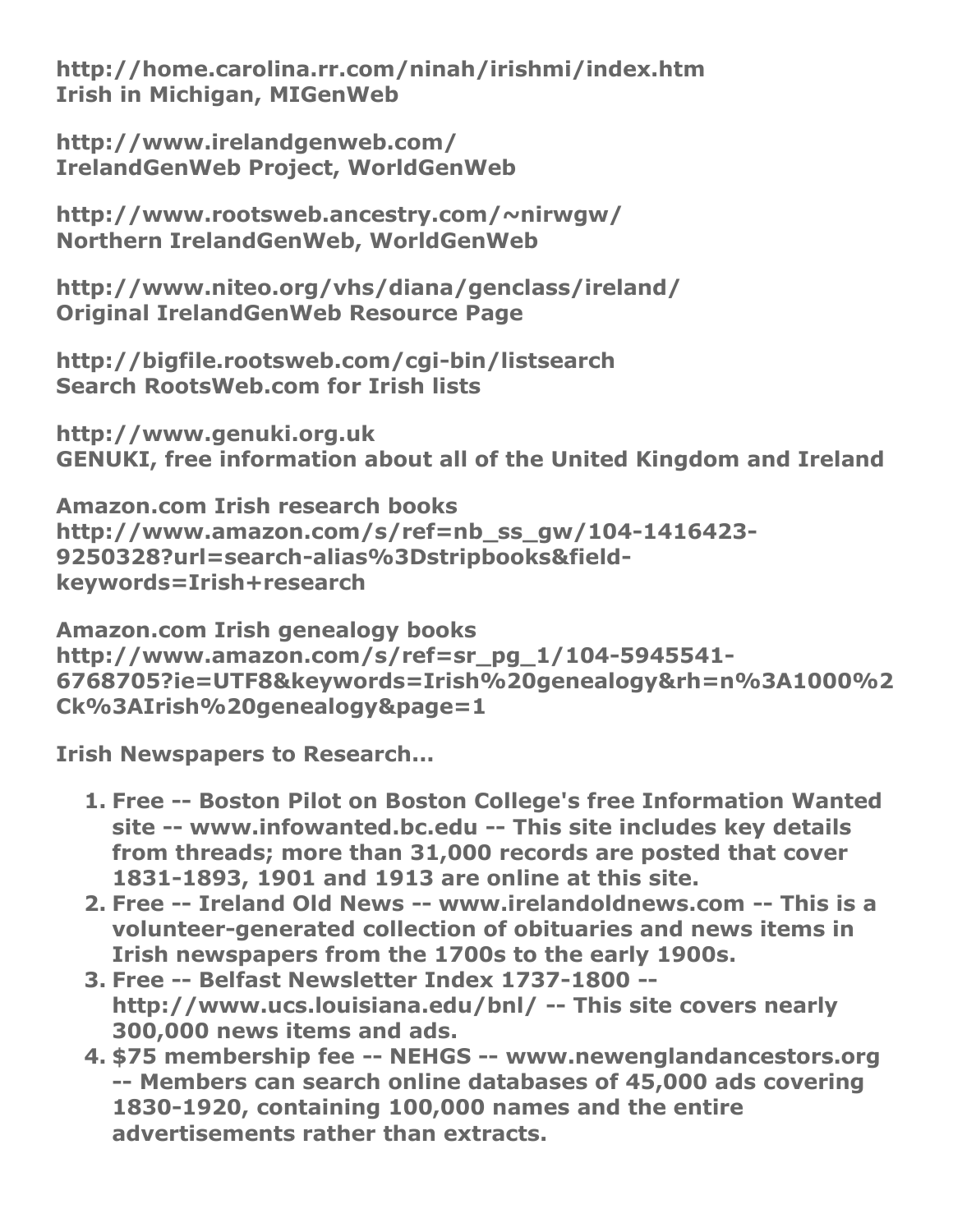- **5. Free -- Griffiths Valuation 1848-1864 - www.failteromhat.com/griffiths.php -- This index covers all of Ireland and gives the first and last names, townland, parish and county; most of the details are available from the original records.**
- **6. \$ -- Eneclann CDs -- www.eneclann.ie**
- **7. \$ -- Irish Origins -- www.irishorigins.com -- pay-per-view, 1 credit per index entry retrieved, 20 credits per image viewed, 300 credits good for a week = \$9.00 U.S. Dollars.**

#### **I Worked Hard to Find My Information --Why Should I Share?** *by Sandi Gorin, Kentucky Colonel*

**Hey, that's not fair! You expect me to share -- to give away - information that I've worked on for years????? You want me to volunteer to help others, giving them data that I paid good money for? You honestly want me to spend time on line uploading files? You'd better have a very good reason for thinking I would do this!**

**How many of us have had that thought cross our minds if we're honest with ourselves? Ah yes, we have worked hard. Many of us started before the days of instant internet access where we could search on a name and find records from far-flung places. We had to actually write letters to hopeful descendants of our family, enclosing a selfaddressed stamped envelope, never getting a reply. We went from 20/20 vision to bifocals reading census records from those old microfilm readers with their scratched screens, blurred images and the reel that was on backwards. We have tromped through cemeteries bringing home chigger bites, poison ivy and sunburn. We have been at the County Clerk's office so many times that they think we work there. We have typed up our data on old typewriters and had the ribbon wear out; run mimeograph machines (remember them?) that stunk to high heaven and got ink all over us too. We have written our own code for the early computers when genealogy programs were unknown. We have had notebook after notebook full of family sheets and pedigree charts along with book citations where we forgot to write down the source. Ah yes, the good old days. I did this since 1970; with a reluctant husband and two daughters who thought that all families took their summer vacations in a cemetery!**

**So why should we consider helping others? I faced this decision about 12 years ago before there was a Rootsweb, a USGenWeb, an Ancestry.com or any other genealogy site. When the World Wide Web opened up for the general public and email was still a mystery, I**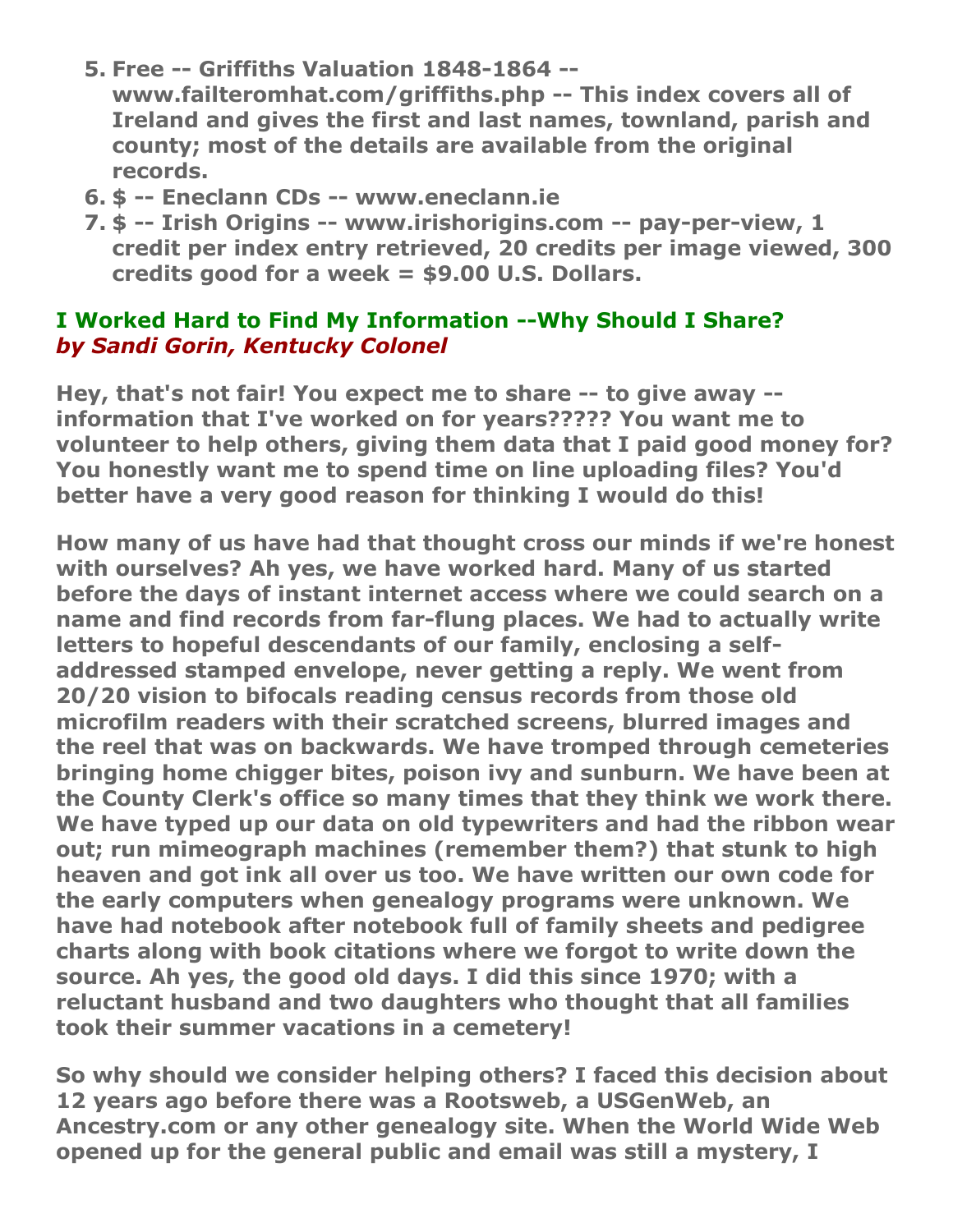**stumbled my way into the 20th, now the 21st century, feet first and kicking. Even though I had been employed for many years in the computer field, it took my daughters to explain how to "surf the web." Then it grew, and grew and grew until today there are literally thousands of sites crammed full of information. We can now sit in the comfort of our home, a cup of coffee in front of us, television blaring, and we still have those stacks of notebooks and papers. What could possibly convince me to contribute as a volunteer that would help anyone?**

**There is a lot of information that is not on the genealogical sites! Have you gone to a county web site after doing a search for a county name and genealogy and found nothing that would help? Alas yes; it seems every name in the world is listed there, except, of course, your family. Oh, they have cemeteries listed!!! But, no names, just the locations. Well, how about deeds? Only a few. I think you get the idea. It takes a living breathing human being to submit the information. Without you, it might never get on line at all. Can't you take a few minutes out of your busy days to :**

- **1. submit your family tree**
- **2. transcribe a cemetery**
- **3. dig through old year books and diaries and type them**
- **4. volunteer to do look-ups from your over-the-years growing library**
- **5. go to the court house and copy deeds, wills, marriages. Using a digital camera or the old fashioned copy machine makes it a lot easier now 6 -- volunteer to be "list mom" or "list dad" to a county or specialty site that just sits there with no data and no administrator**

**The list of possibilities is a long one. I have learned over the years that he or she who gives, receives. Receives what? Satisfaction that you have helped someone who is maybe a stumbling new researcher like you used to be. Meeting family members -- distant cousins and all -- from all over the world who found you "on the Web." Enjoyment of putting the pieces together, playing detective, solving puzzles when family histories come together.**

**Is there pay involved? Not exactly. But the satisfaction received more than makes up for the missing pay check. So many have helped me in the past; this is my way of saying, "thank you for helping me when I was that beginning researcher."**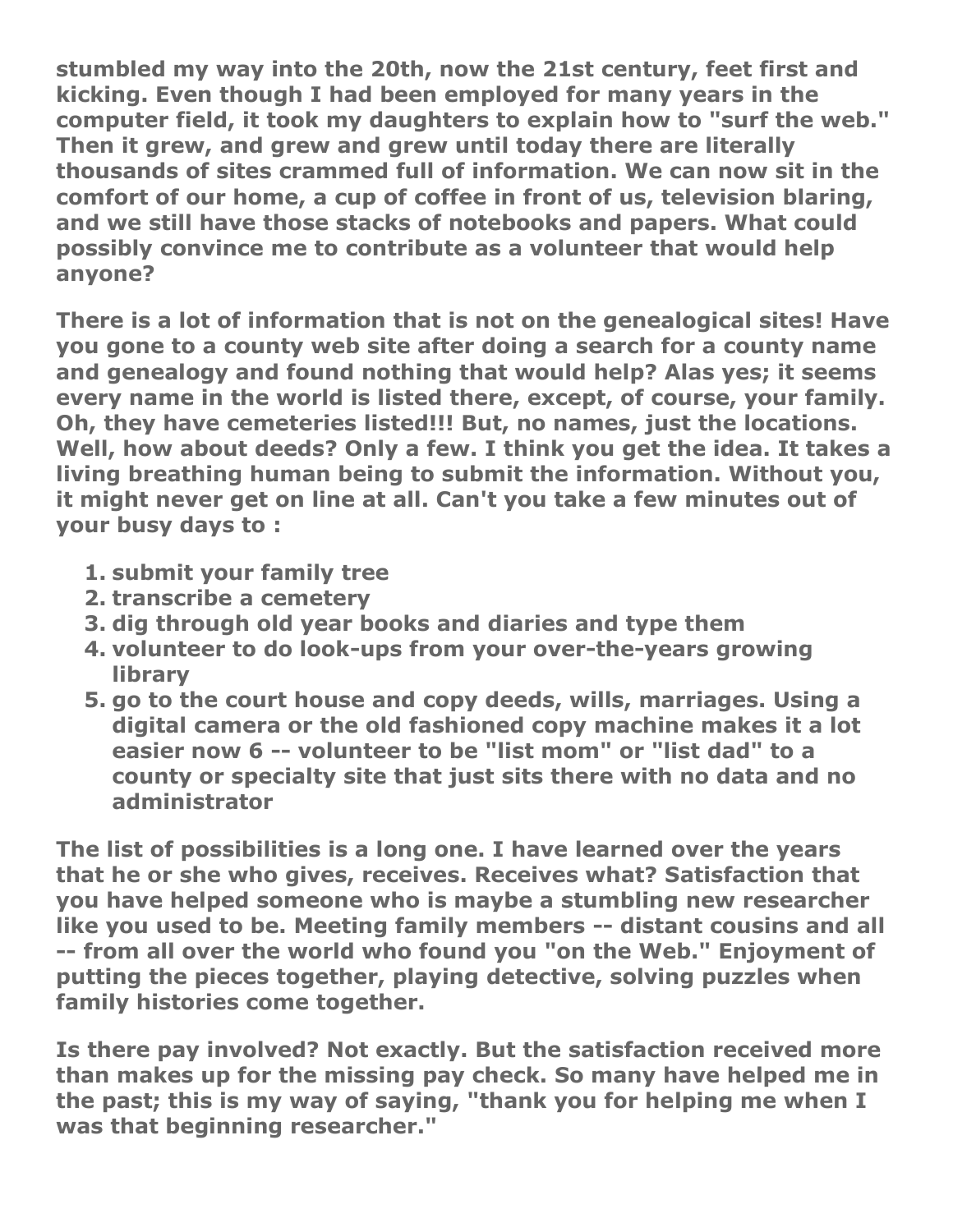#### **Prose & Poetry**

**Q. Why do people wear shamrocks on St. Patrick's Day? A. Real rocks would look funny.**

#### **Where Are the Wicked Folk Buried?**

**'Tell me, grey-haired sexton,' said I, 'Where in the field are the wicked folk laid? I have wandered the quiet old graveyard through, And studied the epitaphs, old and new, But on monument, obelisk, pillar, or stone, I read no evil that men have done.' The old sexton stood by a grave newly made, With his chin on his hand, his hand on a spade: 'Who is the judge when the soul takes its flight? Who is the judge 'twixt the wrong and the right? Which of us mortals shall dare to say That our neighbour was wicked who died to-day?' 'In our journey through life, the farther we speed, The better we learn that humility's need Is charity's spirit that prompts us to find Rather virtue than vice in the lives of our kind.' 'Therefore good deeds we record on these stones; The evil men do, let it rest with their bones' I have laboured as sexton this many a year, But I never have buried a bad man here.'**

**-- From Journal of the Association for the Preservation of the Dead in Ireland, Vol. 2, Part 1 (1895)**

**------------------------------------------------------**

**The views expressed in this newsletter are those of the contributors, including newsletter staff, and are not necessarily those of the USGenWeb Project.**

**------------------------------------------------------**

**You are receiving this newsletter because you are a member of The USGenWeb Project. For address changes, or to be added to or removed from The News, visit the EC Web site** 

**http://www.rootsweb.ancestry.com/~usgwelections/ and contact your EC Rep. To submit articles, letters and ideas, write to EditorUSGenWebNL@gmail.com. The USGenWeb News is archived at http://www.usgenweb.org/newsletter/**

**------------------------------------------------------**